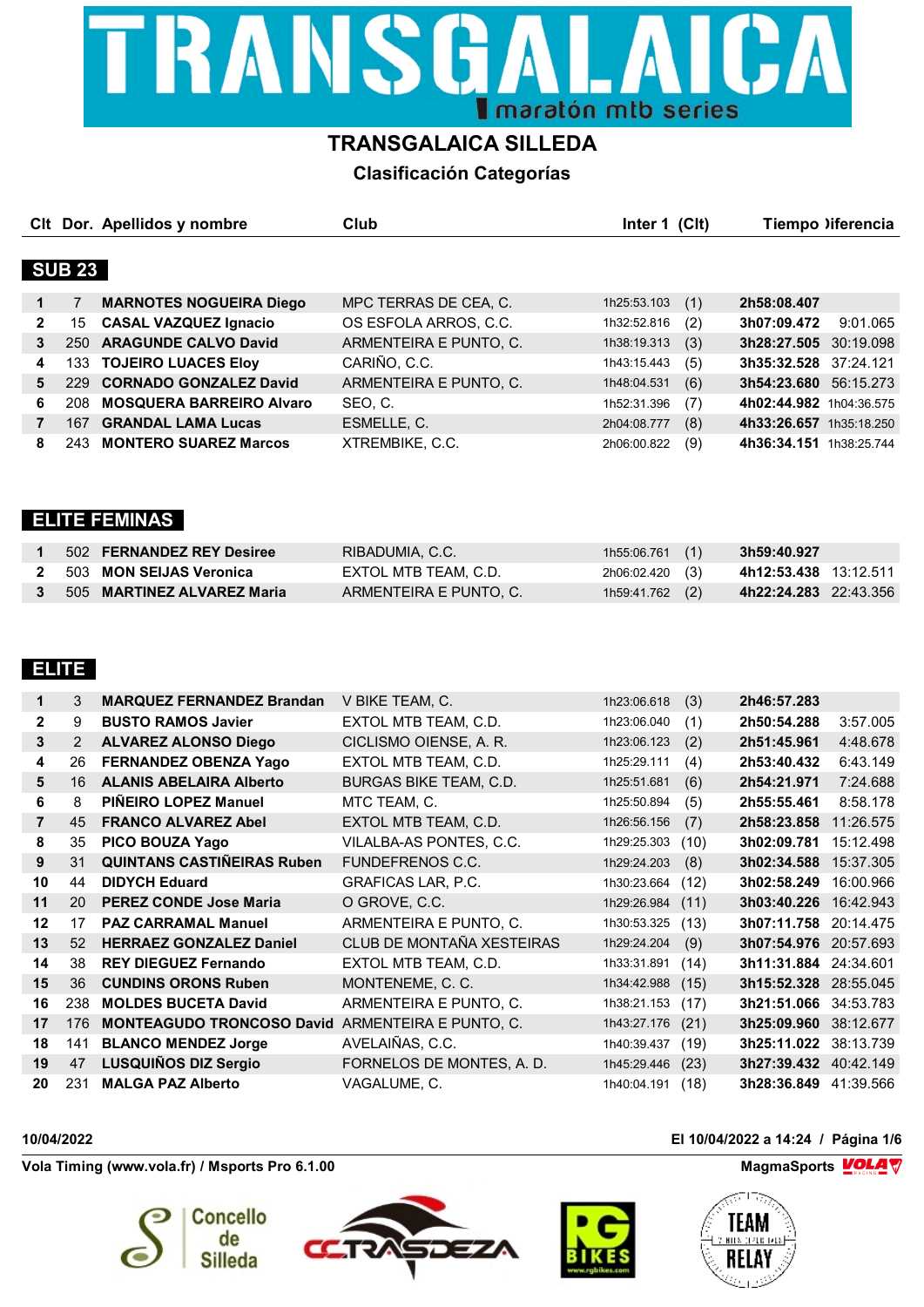

|  | CIt Dor. Apellidos y nombre     | Club                        | Inter 1 (CIt)       | Tiempo liferencia       |
|--|---------------------------------|-----------------------------|---------------------|-------------------------|
|  |                                 |                             |                     |                         |
|  | 21 232 PENA OTERO Roberto       | VILALBA-AS PONTES, C.C.     | 1h41:07.294 (20)    | 3h31:02.519 44:05.236   |
|  | 22 117 CALVIÑO FROIZ Breogan    | BTT TROTACUMES, C.          | 1h44:24.778 (22)    | 3h39:39.434 52:42.151   |
|  | 23 245 VILARIÑO SILVA Jorge     | <b>EXTOL MTB TEAM, C.D.</b> | 1h55:07.124 (26)    | 4h09:25.010 1h22:27.727 |
|  | 24 198 COSTOYA RODRIGUEZ Sergio | BTT TRASDEZA, C.            | 2h01:57.917<br>(29) | 4h19:22.524 1h32:25.241 |
|  | 25 189 PARDO MEIJOME Angel      | MONTES DO DEZA, C.C.        | 2h01:05.583 (28)    | 4h22:19.451 1h35:22.168 |

### **MASTER FEMINAS**

| 504 BLANCO DOSIL Silvia            | AVELAIÑAS, C.C.           | 1h59:51.850 (2)   | 4h03:01.661             |
|------------------------------------|---------------------------|-------------------|-------------------------|
| 2 501 MUÑOZ NARCISO Rebeca         | CLUB DE MONTAÑA XESTEIRAS | 1h55:06.544 (1)   | 4h09:45.475<br>6:43.814 |
| 506 TABORDA RUBIO Johana Alejandra | BUEU, C.C.                | $2h06:52.830$ (3) | 4h34:45.154 31:43.493   |

### **MASTER 30**

| 1              | 4   | <b>GARCIA CASTAÑO Daniel</b>         | CLUB DE MONTAÑA XESTEIRAS     | 1h24:29.394 | (1)  | 2h52:43.660           |           |
|----------------|-----|--------------------------------------|-------------------------------|-------------|------|-----------------------|-----------|
| $\mathbf{2}$   | 86  | <b>REY DOCAMPO Diego</b>             | TAMBRE BIKE, C.C.             | 1h28:05.882 | (4)  | 2h56:59.858           | 4:16.198  |
| 3              | 10  | <b>SANCHEZ GONZALEZ Esteban</b>      | EXTOL MTB TEAM, C.D.          | 1h27:09.271 | (2)  | 3h00:01.102           | 7:17.442  |
| 4              | 21  | <b>CANOSA BOUZADA Jose Carlos</b>    | CLUB DE MONTAÑA XESTEIRAS     | 1h27:48.301 | (3)  | 3h02:17.600           | 9:33.940  |
| 5              | 13  | <b>ACEBEDO CARPINTERO Daniel</b>     | <b>BURGAS BIKE TEAM, C.D.</b> | 1h28:34.024 | (5)  | 3h03:29.590           | 10:45.930 |
| 6              | 23  | <b>IGLESIAS CARBALLO Pablo</b>       | SANOMEDIO, A.C.D.             | 1h30:43.095 | (6)  | 3h05:23.624           | 12:39.964 |
| $\overline{7}$ | 39  | <b>GOMEZ SANJURJO Daniel</b>         | SEIXO BRANCO, C.C.            | 1h30:49.965 | (7)  | 3h10:09.495           | 17:25.835 |
| 8              | 34  | <b>LOPEZ PILLADO Lazaro</b>          | EO, C.C.                      | 1h32:53.586 | (9)  | 3h10:34.403           | 17:50.743 |
| 9              | 43  | <b>CABADO PRADO Julio</b>            | FRIOL, C.C.                   | 1h33:31.705 | (11) | 3h10:44.537           | 18:00.877 |
| 10             | 135 | <b>SUAREZ COUSILLAS Dario</b>        | MONTENEME, C.C.               | 1h33:31.209 | (10) | 3h12:35.604           | 19:51.944 |
| 11             | 6   | <b>GUERRA SECO Fernando</b>          | EXTOL MTB TEAM, C.D.          | 1h32:08.095 | (8)  | 3h15:07.819 22:24.159 |           |
| 12             | 32  | <b>CAO COSTOYA Javier</b>            | JARNACHAS, A.D.               | 1h33:51.558 | (12) | 3h16:06.267           | 23:22.607 |
| 13             | 71  | <b>FIGUEIRO CALO Jose Ramon</b>      | OS AFORCADOS MTB, C.C.        | 1h35:22.851 | (14) | 3h16:08.947           | 23:25.287 |
| 14             | 81  | <b>FERNANDEZ LOPEZ Pablo</b>         | NARON, C.C.                   | 1h38:06.346 | (18) | 3h17:21.200           | 24:37.540 |
| 15             | 197 | <b>NUÑEZ DOMINGUEZ Ivan</b>          | MONFORTE, C.C.                | 1h37:29.511 | (15) | 3h19:49.623 27:05.963 |           |
| 16             | 112 | <b>VARA FIDALGO Alberto</b>          | BURGAS BIKE TEAM, C.D.        | 1h37:55.372 | (17) | 3h19:50.537           | 27:06.877 |
| 17             |     | 218 VAZQUEZ MARTINEZ Daniel          | IN SITU, C.C.                 | 1h39:26.677 | (19) | 3h22:54.809           | 30:11.149 |
| 18             | 57  | <b>GUERRA BLANCO Tito</b>            | CLUB DE MONTAÑA XESTEIRAS     | 1h37:45.283 | (16) | 3h23:35.246           | 30:51.586 |
| 19             | 90  | <b>PEREIRAS VAZQUEZ Nelson</b>       | DO SALNES, C.C.               | 1h41:01.043 | (25) | 3h24:47.290           | 32:03.630 |
| 20             | 179 | <b>MACEIRAS FIGUEIRAS Adrian</b>     | MUROS, C.C.                   | 1h42:32.042 | (29) | 3h25:29.779           | 32:46.119 |
| 21             |     | 104 ALVAREZ LOPEZ Javier             | ANCARES BIKE, C.              | 1h39:27.537 | (20) | 3h28:48.968           | 36:05.308 |
| 22             | 212 | <b>PAREDES RODRIGUEZ Ruben</b>       | BTTEIROS COVA DA SERPE, C.    | 1h42:55.406 | (31) | 3h29:26.835           | 36:43.175 |
| 23             | 51  | <b>GARCIA EIROA Eloy</b>             | MONTENEME, C. C.              | 1h34:26.684 | (13) | 3h30:52.531           | 38:08.871 |
| 24             | 127 | <b>SOUTO MARTINEZ Yago</b>           | OS MOSQUETEIROS, C.C.         | 1h40:51.289 | (24) | 3h31:15.861           | 38:32.201 |
| 25             | 113 | <b>GONZALEZ COMEDEIRO Jose Pablo</b> | BUEU, C.C.                    | 1h40:07.934 | (22) | 3h31:39.480           | 38:55.820 |
| 26             | 199 | <b>CAMPOS ALVAREZ David</b>          | BICICLETAS CHINQUENA R.T., C. | 1h43:19.167 | (35) | 3h34:20.818 41:37.158 |           |

**Vola Timing (www.vola.fr) / Msports Pro 6.1.00 MagmaSports** MagmaSports MagmaSports Motors Motors Motors Motors Motors Motors Motors Motors Motors Motors Motors Motors Motors Motors Motors Motors Motors Motors Motors M







# **10/04/2022 El 10/04/2022 a 14:24 / Página 2/6**

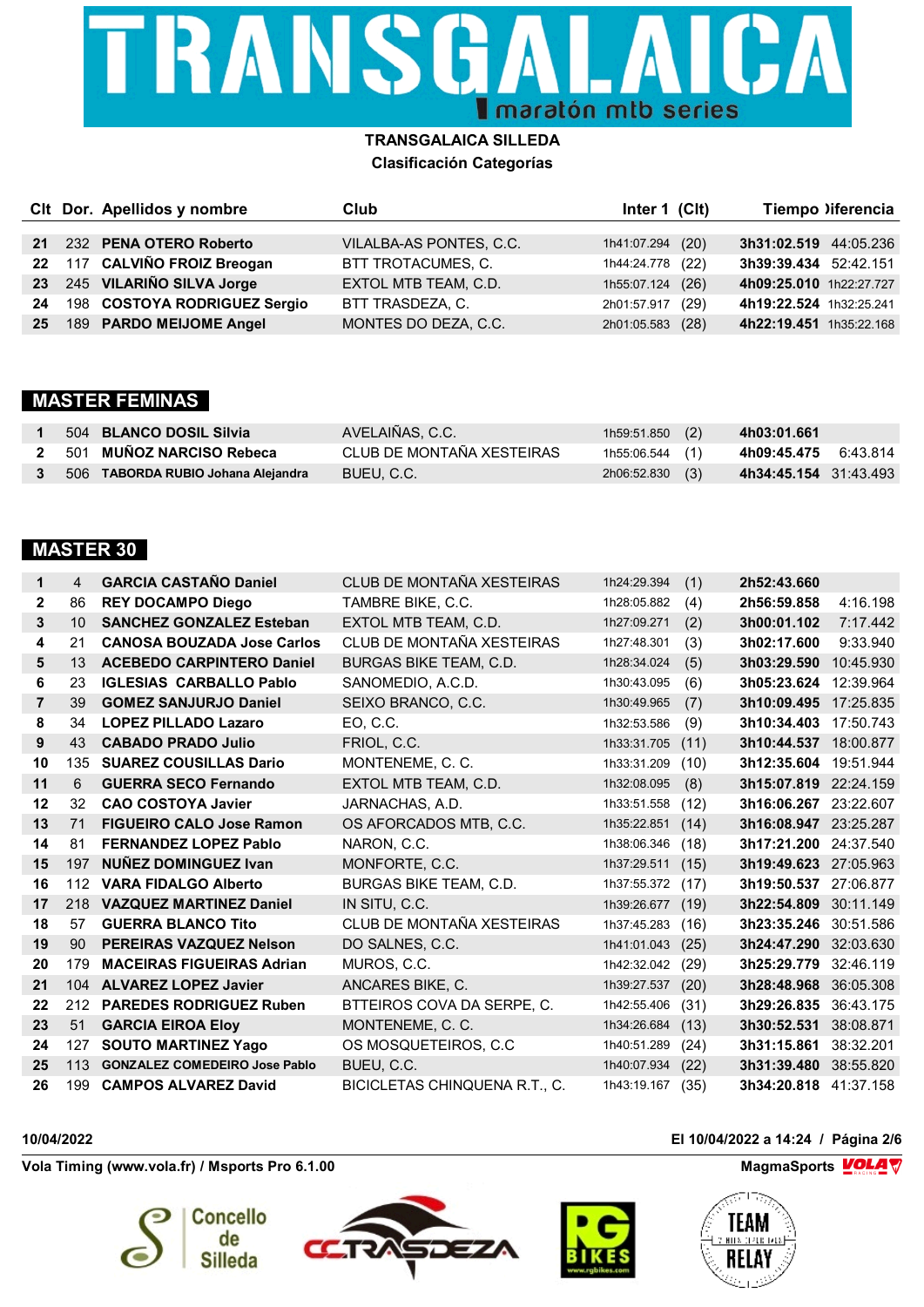

|    |     | CIt Dor. Apellidos y nombre                       | Club                      | Inter 1 (Clt)    |      |                              | Tiempo )iferencia |
|----|-----|---------------------------------------------------|---------------------------|------------------|------|------------------------------|-------------------|
| 27 | 82  | <b>RIEIRO ESPASANDIN David</b>                    | MTB DUBRA, C.             | 1h42:56.165      | (32) | 3h34:38.648 41:54.988        |                   |
| 28 | 118 | <b>CORDO LAGE Simon</b>                           | X BIKES, C.C.             | 1h40:22.669      | (23) | 3h34:38.715 41:55.055        |                   |
| 29 | 88  | <b>VALES VARELA Jose Ivan</b>                     | BTT TRASDEZA, C.          | 1h43:31.281      | (36) | <b>3h34:50.641</b> 42:06.981 |                   |
| 30 | 70  | REBOREDO GONZALEZ Manuel Alberto BTT TRASDEZA, C. |                           | 1h43:35.464      | (37) | <b>3h34:51.186</b> 42:07.526 |                   |
| 31 | 68  | <b>MOSQUERA VILLAVERDE Valentin</b>               | CLUB DE MONTAÑA XESTEIRAS | 1h49:00.588      | (51) | 3h35:35.651 42:51.991        |                   |
| 32 | 171 | <b>TORRES MELLA Ivan</b>                          | O PINO MONTAEVAI, C.      | 1h46:30.096 (41) |      | 3h36:57.881 44:14.221        |                   |
| 33 |     | 106 AGRA CAJIDE Jose Ramon                        | CLUB DE MONTAÑA XESTEIRAS | 1h41:21.238      | (26) | 3h38:02.043 45:18.383        |                   |
| 34 |     | 150 PEDREIRA ASENSIO Adrian                       | SEIXO BRANCO, C.C.        | 1h47:15.423 (43) |      | 3h38:22.172 45:38.512        |                   |
| 35 | 178 | <b>GARCIA BERMUDEZ Hector</b>                     | MONTENEME, C. C.          | 1h47:38.168 (46) |      | <b>3h39:04.433</b> 46:20.773 |                   |
| 36 | 84  | <b>QUINTEIRO LATAS Jose Manuel</b>                | BTT TRASDEZA, C.          | 1h43:38.055      | (38) | <b>3h39:05.514</b> 46:21.854 |                   |
| 37 | 216 | <b>LOMBARDIA FERNANDEZ Daniel</b>                 | EO, C.C.                  | 1h46:47.659 (42) |      | 3h40:29.334 47:45.674        |                   |
| 38 | 98  | <b>RODRIGUEZ RIVAS Rafael</b>                     | CLUB DE MONTAÑA XESTEIRAS | 1h41:22.099 (27) |      | 3h40:56.468 48:12.808        |                   |
| 39 | 207 | <b>RODRIGUEZ GALLEGO Daniel</b>                   | MPC TERRAS DE CEA, C.     | 1h48:05.632 (47) |      | 3h41:52.059 49:08.399        |                   |
| 40 |     | 110 PEREZ PORTELA Adrian                          | MONTES DO DEZA, C.C.      | 1h42:34.131      | (30) | 3h41:52.659 49:08.999        |                   |
| 41 |     | 122 FERNANDEZ LOPEZ Jose Manuel                   | NARON, C.C.               | 1h43:15.078      | (34) | <b>3h42:15.797</b> 49:32.137 |                   |
| 42 | 140 | <b>MARINO ESTEVEZ Sergio</b>                      | SANOMEDIO, A.C.D.         | 1h47:34.286      | (45) | 3h42:52.189 50:08.529        |                   |
| 43 | 151 | <b>MUIÑO RIAL Manuel</b>                          | SEIXO BRANCO, C.C.        | 1h43:04.942      | (33) | <b>3h45:07.812</b> 52:24.152 |                   |
| 44 | 228 | <b>BARCALA FARTO Aitor</b>                        | BIKE O FACHO, C.          | 1h48:40.731      | (49) | <b>3h45:25.348</b> 52:41.688 |                   |
| 45 | 222 | <b>RODRIGUEZ OTERO Borja</b>                      | RSBIKE.BOIRO, C.C.        | 1h48:17.487 (48) |      | 3h47:09.646 54:25.986        |                   |
| 46 |     | 190 OTERO IGLESIAS Carlos                         | ATENAS RUNNING VDA, C.    | 1h45:52.547 (40) |      | 3h47:55.017 55:11.357        |                   |
| 47 | 154 | <b>SABARIS SILVA Diego</b>                        | CLUB DE MONTAÑA XESTEIRAS | 1h51:14.434      | (54) | <b>3h48:47.198</b> 56:03.538 |                   |
| 48 |     | 248 REY ABELLEIRA Jose Antonio                    | TOXO, P.C.                | 1h49:15.990      | (52) | <b>3h49:29.756</b> 56:46.096 |                   |
| 49 | 92  | <b>VENTOSA CELA Ruben</b>                         | RIBADOULLA, A.S.D.        | 1h47:19.236      | (44) | <b>3h50:47.433</b> 58:03.773 |                   |
| 50 | 126 | <b>BALO PORTAS Alejandro</b>                      | TOLEMIA BIKE, C.          | 1h48:54.187      | (50) | 3h54:23.602 1h01:39.942      |                   |
| 51 | 159 | <b>CASAL DABLANCA Santiago</b>                    | MEIRA, C.C.               | 1h49:37.205      | (53) | 3h59:30.070 1h06:46.410      |                   |
| 52 | 153 | <b>NIETO IGLESIAS Elias</b>                       | RIBADUMIA, C.C.           | 1h54:14.983      | (56) | 3h59:32.183 1h06:48.523      |                   |
| 53 | 214 | <b>BELLO DOMINGUEZ Alejandro</b>                  | SEIXO BRANCO, C.C.        | 1h57:44.547      | (58) | 4h03:08.589 1h10:24.929      |                   |
| 54 | 115 | <b>AMOEDO GARRIDO Gonzalo</b>                     | FORNELOS DE MONTES, A. D. | 1h53:43.698      | (55) | 4h03:52.534 1h11:08.874      |                   |
| 55 |     | 143 ALONSO MIGUEZ Juan Manuel                     | SANOMEDIO, A.C.D.         | 2h00:10.891      | (64) | 4h05:13.826 1h12:30.166      |                   |
| 56 |     | 239 FRAGA MARTINEZ Alejandro                      | AVELAIÑAS, C.C.           | 2h02:25.095      | (65) | 4h08:10.732 1h15:27.072      |                   |
| 57 | 155 | <b>NIETO IGLESIAS Domingo</b>                     | RIBADUMIA, C.C.           | 1h59:19.875      | (61) | 4h10:42.287 1h17:58.627      |                   |
| 58 | 148 | <b>MIRAMONTES IGLESIAS Ruben</b>                  | BICI TOUPAS, C.C.         | 1h58:36.960      | (60) | 4h16:26.193 1h23:42.533      |                   |
| 59 | 254 | <b>GOYANES FRANCO Miguel</b>                      | MONFORTE, C.C.            | 1h57:31.563      | (57) | 4h22:24.611 1h29:40.951      |                   |
| 60 | 89  | <b>ROMERO TRABAZO Manuel Emilio</b>               | MONTES DO DEZA, C.C.      | 1h59:53.123      | (63) | 4h26:21.844 1h33:38.184      |                   |
| 61 | 223 | <b>JIMENEZ RODRIGUEZ Cristobal</b>                | MPC TERRAS DE CEA, C.     | 2h03:19.946      | (66) | 4h36:31.489 1h43:47.829      |                   |
| 62 | 193 | <b>FERNANDEZ VAZQUEZ Diego</b>                    | SEO, C.                   | 2h04:35.999      | (67) | 4h37:43.962 1h45:00.302      |                   |

### **MASTER 40**

|  | 60 TRASBACH SOMOZA Alejandro | CLUB DE MONTAÑA XESTEIRAS | 1h26:56.824 $(2)$ | 2h54:02.898          |  |
|--|------------------------------|---------------------------|-------------------|----------------------|--|
|  | 2 12 ROLLANO VILABOA Abel    | VAGALUME. C.              | 1h26:56.159 (1)   |                      |  |
|  | 46 CANOSA CANOSA Uxio        | OS ESFOLA ARROS, C.C.     | $1h27:48.080$ (3) | 3h00:22.357 6:19.459 |  |

**Vola Timing (www.vola.fr) / Msports Pro 6.1.00 MagmaSports** MagmaSports MagmaSports Motors Motors Motors Motors Motors Motors Motors Motors Motors Motors Motors Motors Motors Motors Motors Motors Motors Motors Motors M









**10/04/2022 El 10/04/2022 a 14:24 / Página 3/6**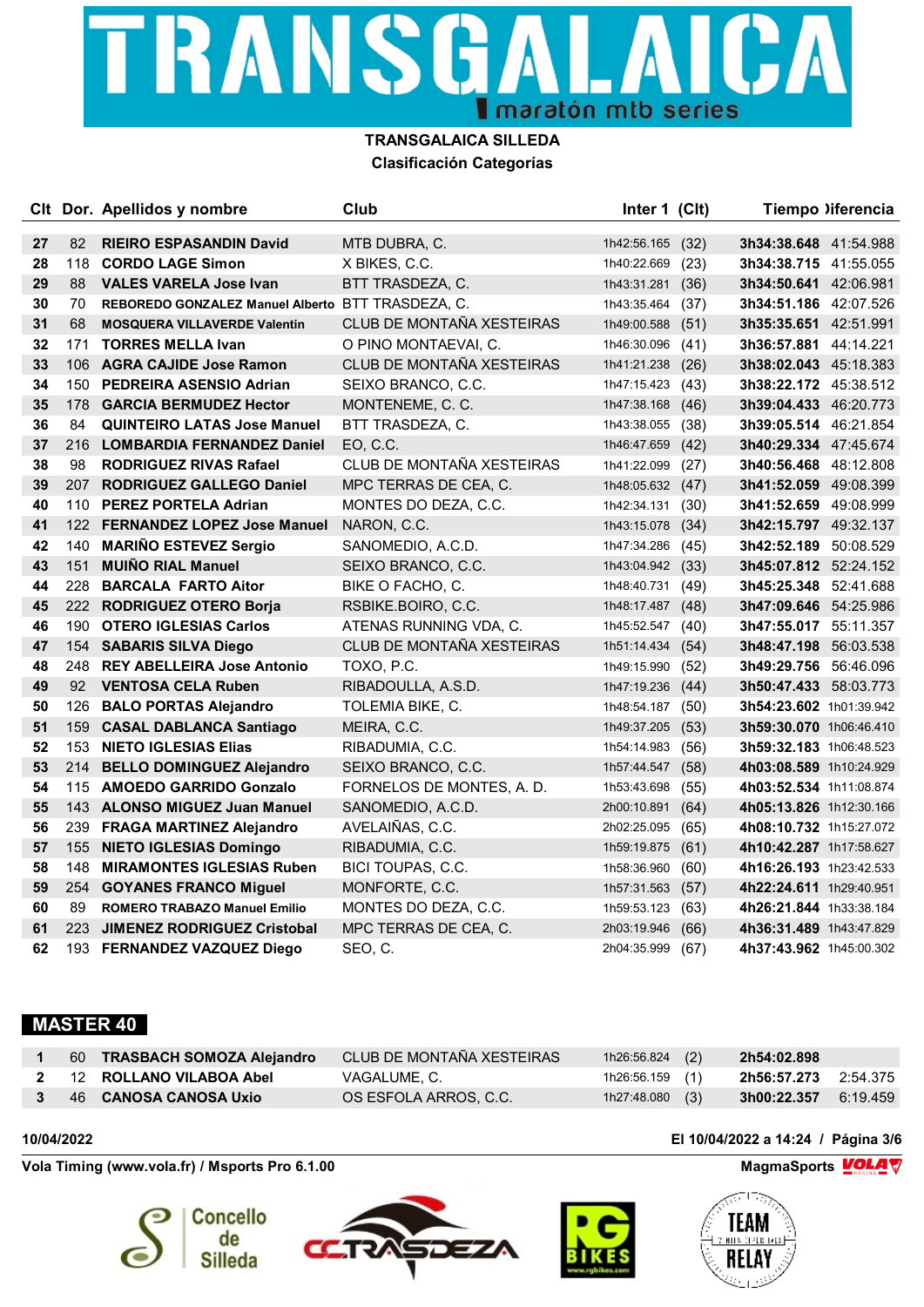

|    |     | CIt Dor. Apellidos y nombre                                    | Club                          | Inter 1 (Clt)    |      |                              | Tiempo liferencia |
|----|-----|----------------------------------------------------------------|-------------------------------|------------------|------|------------------------------|-------------------|
| 4  | 37  | <b>LORENZO BALSA Jorge</b>                                     | TRES LUNAS VALDEORRAS, C.D.   | 1h29:25.983      | (5)  | 3h01:06.798                  | 7:03.900          |
| 5  | 30  | <b>FERREIRO OTERO Marco Antonio BTTEIROS COVA DA SERPE, C.</b> |                               | 1h29:25.343      | (4)  | 3h02:39.016                  | 8:36.118          |
| 6  | 215 | <b>LOPEZ GOMEZ Jose Antonio</b>                                | ESCURIALENSE C.C.             | 1h30:39.857      | (7)  | 3h04:12.613 10:09.715        |                   |
| 7  | 19  | <b>SUAREZ RODRIGUEZ Jose Manuel</b>                            | BICI O CON, C.                | 1h29:26.426      | (6)  | 3h05:32.986 11:30.088        |                   |
| 8  | 22  | <b>NEIRA DIEGUEZ Alberto</b>                                   | CLUB DE MONTAÑA XESTEIRAS     | 1h31:20.009      | (9)  | 3h05:41.608 11:38.710        |                   |
| 9  | 27  | <b>FERNANDEZ PAMPIN Yago</b>                                   | BICI VERDE, C.C.              | 1h31:20.325      | (10) | 3h05:47.174 11:44.276        |                   |
| 10 | 28  | <b>MONTES VARELA Marcos</b>                                    | CLUB DE MONTAÑA XESTEIRAS     | 1h30:42.016      | (8)  | 3h08:20.351 14:17.453        |                   |
| 11 | 42  | PEÑA ALVAREZ Marcos                                            | 3AG, C.D.                     | 1h32:53.389      | (11) | 3h08:37.759 14:34.861        |                   |
| 12 | 14  | <b>RODRIGUEZ RIVAS Antonio</b>                                 | OURENSE TERMAL, C.C.          | 1h41:03.519      | (36) | 3h10:30.985 16:28.087        |                   |
| 13 | 24  | <b>VALIÑA AMEIJENDA Carlos</b>                                 | 3AG, C.D.                     | 1h33:31.528      | (12) | 3h10:41.505 16:38.607        |                   |
| 14 | 48  | <b>MASCATO FERNANDEZ Yago</b>                                  | TOXO, P.C.                    | 1h35:17.509      | (18) | 3h12:42.635 18:39.737        |                   |
| 15 | 230 | <b>CASTRO LOPEZ Rafael</b>                                     | ATLETICO AGUZO, C.D.          | 1h34:43.049 (14) |      | 3h13:47.158 19:44.260        |                   |
| 16 |     | 237 VERDIA VERDIA Jose Manuel                                  | CICLOSQUINTENA, C.            | 1h34:42.728      | (13) | 3h15:52.266 21:49.368        |                   |
| 17 | 40  | LODEIRO RODRIGUEZ Jose Javier TAMBRE BIKE, C.C.                |                               | 1h34:44.030      | (15) | 3h15:53.051 21:50.153        |                   |
| 18 | 41  | <b>LOIS BARREIRO Ernesto</b>                                   | BELA OTERO, C.C.              | 1h35:17.168      | (17) | 3h15:57.867 21:54.969        |                   |
| 19 | 56  | <b>INSUA GARCIA Isaac</b>                                      | OS ESFOLA ARROS, C.C.         | 1h35:02.471      | (16) | 3h16:11.768 22:08.870        |                   |
| 20 | 49  | <b>DEUS GOMEZ Jose Manuel</b>                                  | OS ESFOLA ARROS, C.C.         | 1h35:17.937      | (19) | 3h16:30.369 22:27.471        |                   |
| 21 | 114 | <b>FERREIRO MOLEDO Francisco</b>                               | AVELAIÑAS, C.C.               | 1h37:45.854      | (24) | 3h19:50.781 25:47.883        |                   |
| 22 | 64  | <b>VALDES CASTRO Jorge</b>                                     | BURGAS BIKE TEAM, C.D.        | 1h38:09.945 (28) |      | 3h20:59.036 26:56.138        |                   |
| 23 | 160 | <b>COUSILLAS FIGUEIRAS Gines</b>                               | 3AG, C.D.                     | 1h37:55.453      | (26) | 3h21:20.253 27:17.355        |                   |
| 24 | 53  | <b>PATIÑO VILAS Jose</b>                                       | PINARIUM, C.D.                | 1h36:19.706      | (20) | 3h21:54.916 27:52.018        |                   |
| 25 | 50  | <b>FONTAN TRONCOSO Roberto</b>                                 | CORBELO, C.C.                 | 1h37:22.946      | (22) | 3h22:51.608 28:48.710        |                   |
| 26 | 253 | <b>ASPEREZ DOPAZO David</b>                                    | ARMENTEIRA E PUNTO, C.        | 1h39:25.566      | (30) | <b>3h24:15.031</b> 30:12.133 |                   |
| 27 | 59  | <b>GARCIA DUBRA Juan</b>                                       | 3AG, C.D.                     | 1h37:21.504      | (21) | 3h24:21.949 30:19.051        |                   |
| 28 | 240 | <b>GONZALEZ ESPAÑA Eduardo</b>                                 | MASTER MORRAZO, C.            | 1h40:04.190      | (32) | 3h26:17.910 32:15.012        |                   |
| 29 |     | 147 BORRAJO VILA Felix                                         | ADO MOURE, C.C.               | 1h38:06.616      | (27) | 3h26:36.645 32:33.747        |                   |
| 30 | 130 | MUÑIZ ALVAREZ Juan Jose                                        | O GROVE, C.C.                 | 1h38:42.271      | (29) | 3h27:34.236 33:31.338        |                   |
| 31 | 91  | <b>SUAREZ SOUTO David</b>                                      | QUEBICI-MARCISPORT, C.        | 1h40:22.716      | (34) | 3h29:12.437 35:09.539        |                   |
| 32 | 25  | <b>GOMEZ BESTILLEIRO Jose Manuel</b>                           | CLUB DE MONTAÑA XESTEIRAS     | 1h48:33.098      | (62) | 3h29:40.202 35:37.304        |                   |
| 33 | 182 | <b>ROMERO ROMERO Jose Maria</b>                                | MUROS, C.C.                   | 1h42:14.466      | (41) | 3h31:01.753 36:58.855        |                   |
| 34 | 96  | <b>VAZQUEZ URBINA Juan Carlos</b>                              | BTT TRASDEZA, C.              | 1h40:49.341      | (35) | 3h31:07.872 37:04.974        |                   |
| 35 | 109 | <b>COSTA VAZQUEZ Jesus Antonio</b>                             | BTT ULTREIA, C.               | 1h41:16.310      | (37) | 3h31:13.436 37:10.538        |                   |
| 36 | 170 | <b>GOMES ROCA Bruno Manuel</b>                                 | O PINO MONTAEVAI, C.          | 1h42:35.891      | (44) | 3h31:36.962 37:34.064        |                   |
| 37 |     | 123 COUSO MARTINEZ Javier                                      | FARTO, C.C.                   | 1h43:05.694      | (46) | 3h31:42.431 37:39.533        |                   |
| 38 | 188 | <b>GOMEZ GOMEZ Francisco Javie</b>                             | FARTO, C.C.                   | 1h42:32.619      | (43) | 3h32:11.752 38:08.854        |                   |
| 39 | 121 | <b>PENA CARAMES Fernando</b>                                   | MONTES DO DEZA, C.C.          | 1h42:11.471      | (40) | 3h33:12.423 39:09.525        |                   |
| 40 |     | 136 MARTIN VARELA Alberto                                      | BICI O CON, C.                | 1h48:41.868      | (64) | <b>3h34:27.725</b> 40:24.827 |                   |
| 41 |     | 152 IGLESIAS ARNEJO Jose                                       | MTB DUBRA, C.                 | 1h43:13.443      | (49) | 3h34:38.974 40:36.076        |                   |
| 42 | 166 | <b>BARREIRO MARTINEZ Juan Alberto</b>                          | XTREMBIKE, C.C.               | 1h42:14.818      | (42) | 3h34:45.567 40:42.669        |                   |
| 43 |     | 225 ESPERON SARTAL Genaro                                      | POIO BIKE CLUB                | 1h45:15.204      | (51) | 3h35:41.417 41:38.519        |                   |
| 44 | 111 | <b>FREIRE GALLEGO Javier</b>                                   | ADO MOURE, C.C.               | 1h41:56.354      | (39) | 3h35:48.010 41:45.112        |                   |
| 45 | 137 | <b>HERNANDO FERNANDEZ Raul</b>                                 | MILAGROSA, C.C.               | 1h45:22.187      | (53) | 3h35:58.319 41:55.421        |                   |
| 46 | 62  | <b>GARCIA GONZALEZ Jose</b>                                    | <b>BURGAS BIKE TEAM, C.D.</b> | 1h39:26.284 (31) |      | <b>3h36:58.429</b> 42:55.531 |                   |

**Vola Timing (www.vola.fr) / Msports Pro 6.1.00 MagmaSports** MagmaSports MagmaSports Motors Motors Motors Motors Motors Motors Motors Motors Motors Motors Motors Motors Motors Motors Motors Motors Motors Motors Motors M









**10/04/2022 El 10/04/2022 a 14:24 / Página 4/6**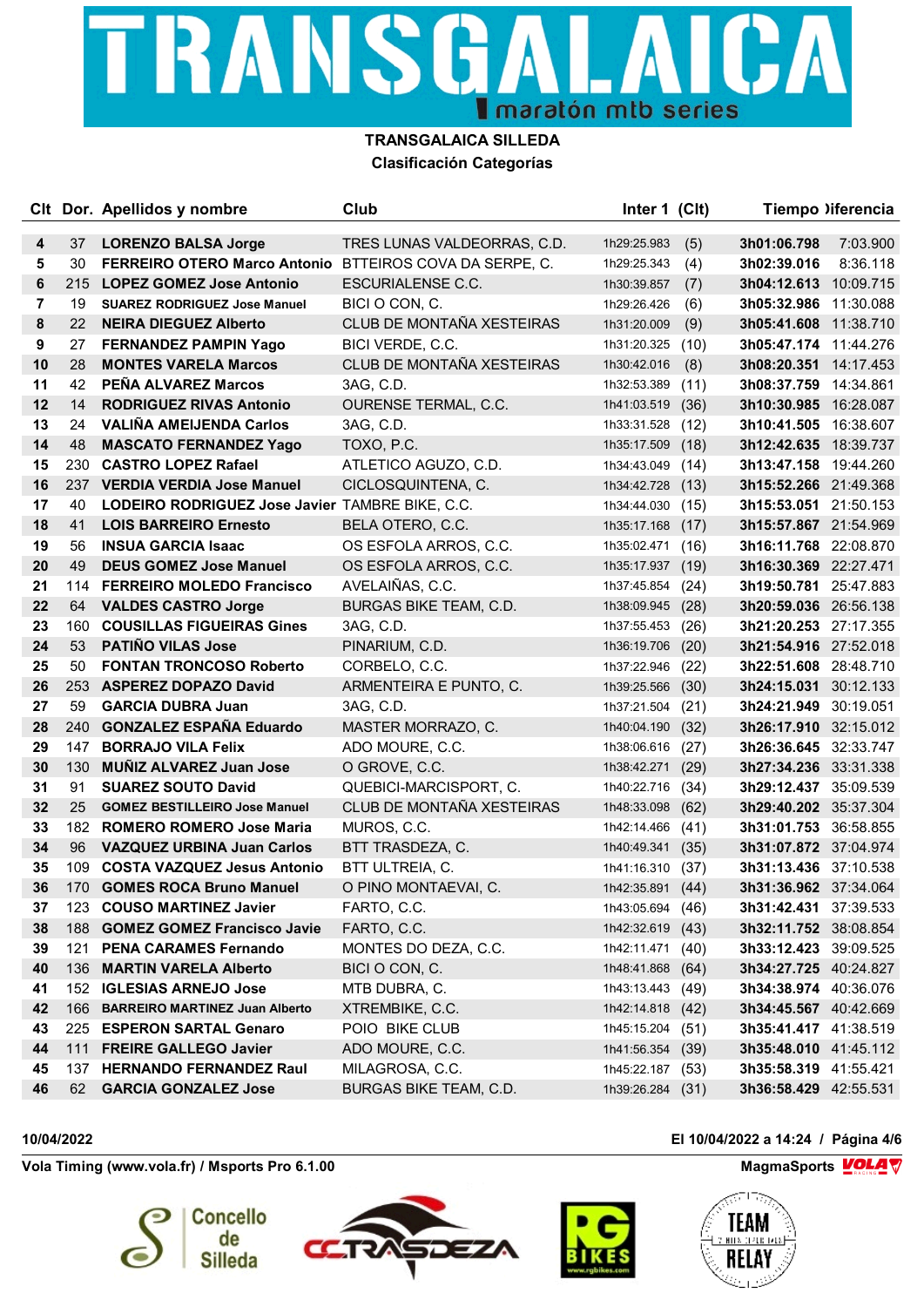

|    |     | CIt Dor. Apellidos y nombre                     | Club                          | Inter 1 (Clt)    |      |                              | Tiempo )iferencia |
|----|-----|-------------------------------------------------|-------------------------------|------------------|------|------------------------------|-------------------|
| 47 | 63  | <b>GARCIA GONZALEZ Marcos</b>                   | BURGAS BIKE TEAM, C.D.        | 1h43:06.153      | (47) | <b>3h36:58.573</b> 42:55.675 |                   |
| 48 | 80  | <b>LODEIRO RODRIGUEZ Luis Alberto</b>           | TAMBRE BIKE, C.C.             | 1h43:09.061      | (48) | 3h38:43.022 44:40.124        |                   |
| 49 | 105 | <b>NOGUEIRA CANCELA Javier</b>                  | CORBELO, C.C.                 | 1h48:12.868      | (61) | 3h39:27.836 45:24.938        |                   |
| 50 | 94  | <b>VELOSO BLANCO Diego</b>                      | BICI O CON, C.                | 1h48:41.193      | (63) | 3h39:36.538 45:33.640        |                   |
| 51 | 145 | <b>MATO CAMIÑO Jose Miguel</b>                  | BIKESTRADA, P.C.              | 1h45:40.956      | (54) | <b>3h39:53.235</b> 45:50.337 |                   |
| 52 | 74  | <b>GARCIA MORRONDO Antonio</b>                  | POIO BIKE CLUB                | 1h43:38.681      | (50) | 3h40:21.014 46:18.116        |                   |
| 53 | 93  | <b>SANTIAGO MACIAS Miguel Angel</b>             | FORNELOS DE MONTES, A. D.     | 1h40:21.296      | (33) | 3h42:47.142 48:44.244        |                   |
| 54 | 69  | <b>CALVO MANTEIGA Jose</b>                      | MONTES DO DEZA, C.C.          | 1h47:13.608      | (60) | 3h42:54.179 48:51.281        |                   |
| 55 | 102 | <b>JORGE BERNARDEZ Juan Carlos</b>              | MONTES DO DEZA, C.C.          | 1h46:49.287      | (59) | 3h42:54.604 48:51.706        |                   |
| 56 | 211 | <b>FERRO PEREZ Manuel</b>                       | LARACHA, C.C.                 | 1h49:06.227      | (67) | 3h45:07.382 51:04.484        |                   |
| 57 |     | 156 SAAVEDRA GONZALEZ Victor Jose               | CLUB DE MONTAÑA XESTEIRAS     | 1h51:41.045      | (70) | <b>3h45:56.912</b> 51:54.014 |                   |
| 58 | 131 | <b>CABALLERO IGLESIAS Fernando</b>              | BICI O CON, C.                | 1h48:44.426      | (66) | 3h46:00.298 51:57.400        |                   |
| 59 | 76  | <b>FERNANDEZ CANOSSA Gustavo</b>                | OURENSE TERMAL, C.C.          | 1h45:16.945      | (52) | 3h46:27.733 52:24.835        |                   |
| 60 |     | 184 VIGO IGLESIAS Manuel                        | MUROS, C.C.                   | 1h46:02.856      | (57) | 3h47:36.008 53:33.110        |                   |
| 61 |     | 183 CAAMAÑO SESTAYO Santiago                    | MUROS, C.C.                   | 1h46:02.939      | (58) | 3h47:36.227 53:33.329        |                   |
| 62 |     | 213 LEIS MOSQUERA Juan Jesus                    | RIBADOULLA, A.S.D.            | 1h43:05.144      | (45) | 3h49:08.839 55:05.941        |                   |
| 63 |     | 217 VILLANUEVA FERNANDEZ Gabriel PINARIUM, C.D. |                               | 1h45:54.785      | (56) | <b>3h51:17.474</b> 57:14.576 |                   |
| 64 | 203 | <b>GONZALEZ BERMEJO Miguel Angel</b>            | SEIXO BRANCO, C.C.            | 1h51:49.655      | (73) | 3h51:19.537 57:16.639        |                   |
| 65 |     | 107 GOMEZ SUEIRO Ivan                           | BICICLETAS CHINQUENA R.T., C. | 1h48:42.307 (65) |      | 3h52:08.245 58:05.347        |                   |
| 66 | 87  | <b>ALFONSO MEIS Ramon</b>                       | RAPIDOS DE XEVE, C            | 1h49:57.858      | (68) | 3h55:15.346 1h01:12.448      |                   |
| 67 | 85  | <b>OTERO GAMALLO Sergio</b>                     | RAPIDOS DE XEVE, C            | 1h49:58.002      | (69) | 3h55:15.526 1h01:12.628      |                   |
| 68 | 241 | <b>AGUIAR GOMEZ Jose Luis</b>                   | QUINTENA, P.C.                | 1h51:49.595      | (72) | 3h55:58.406 1h01:55.508      |                   |
| 69 | 142 | <b>DIOS TORRES Manuel</b>                       | X BIKES, C.C.                 | 1h53:04.730      | (75) | 3h56:38.392 1h02:35.494      |                   |
| 70 | 99  | <b>BOTANA BALO Fernando</b>                     | OS DO MONTE BRAVO, C.C.       | 1h55:09.886      | (80) | 3h57:33.806 1h03:30.908      |                   |
| 71 | 100 | <b>SANTORO ALONSO Ruben</b>                     | FORNELOS DE MONTES, A. D.     | 1h55:40.538      | (81) | 3h57:35.542 1h03:32.644      |                   |
| 72 | 165 | <b>MARTINEZ CHEDAS Jesus Ramon ESMELLE, C.</b>  |                               | 1h51:47.517      | (71) | 3h58:34.950 1h04:32.052      |                   |
| 73 | 66  | <b>MENAN REGUERA Antonio Luis</b>               | FRIOL, C.C.                   | 1h53:27.756      | (76) | 4h02:08.634 1h08:05.736      |                   |
| 74 | 97  | <b>MELLA BREA Ramon Amalio</b>                  | GLOBAL DXT TEAM, C.D.         | 1h52:46.931      | (74) | 4h03:01.969 1h08:59.071      |                   |
| 75 | 224 | <b>RODRIGUEZ BELLO Jose Manuel</b>              | COYOTE PEDAL TERRA CHA, C.    | 1h53:54.050      | (77) | 4h03:27.541 1h09:24.643      |                   |
| 76 | 246 | <b>CARBALLAL VAZQUEZ Felix</b>                  | BTT FENE, C.                  | 2h03:41.977      | (89) | 4h11:44.200 1h17:41.302      |                   |
| 77 | 138 | <b>ROZAS VILAR Rafael</b>                       | MONTES DO DEZA, C.C.          | 1h55:07.123      | (78) | 4h14:25.100 1h20:22.202      |                   |
| 78 | 221 | <b>BUJAN SANTOS Jose Manuel</b>                 | TOXO, P.C.                    | 2h02:05.384      | (86) | 4h17:02.071 1h22:59.173      |                   |
| 79 | 186 | <b>GARCIA BATALLA Jose Fernando</b>             | TOXO, P.C.                    | 1h59:19.680      | (82) | 4h17:02.563 1h22:59.665      |                   |
| 80 | 73  | <b>FERNANDEZ DE LA TORRE Paulo</b>              | BICI O CON, C.                | 2h02:44.847      | (88) | 4h18:26.873 1h24:23.975      |                   |
| 81 | 247 | <b>RODRIGUEZ LOPEZ Cesar</b>                    | MONFORTE, C.C.                | 2h01:36.485      | (85) | 4h23:21.635 1h29:18.737      |                   |
| 82 | 235 | MILLOS COSTAS Francisco Javier BICI VERDE, C.C. |                               | 2h02:14.637      | (87) | 4h26:20.107 1h32:17.209      |                   |
| 83 | 236 | <b>DIOS CASALDERREY Salvador</b>                | <b>BIKINEROS</b>              | 1h55:08.652      | (79) | 4h26:23.922 1h32:21.024      |                   |
| 84 |     | 234 JEREZ JABATO David                          | BICI VERDE, C.C.              | 2h03:50.957      | (90) | 4h27:47.359 1h33:44.461      |                   |
| 85 | 128 | <b>MAURIZ BARREIRO Marcos</b>                   | BTT CASTRO, C.                | 2h06:35.942 (92) |      | 4h28:54.610 1h34:51.712      |                   |

# **MASTER 50-60**

|            | 1 5 LOPEZ CEDRON Francisco Xavier MTC TEAM, C. |  | 1h25:51.424 (1) <b>2h53:18.676</b> |
|------------|------------------------------------------------|--|------------------------------------|
| 10/04/2022 |                                                |  | El 10/04/2022 a 14:24 / Página 5/6 |

Vola Timing (www.vola.fr) / Msports Pro 6.1.00 MagmaSports *⊻OLA* ∇